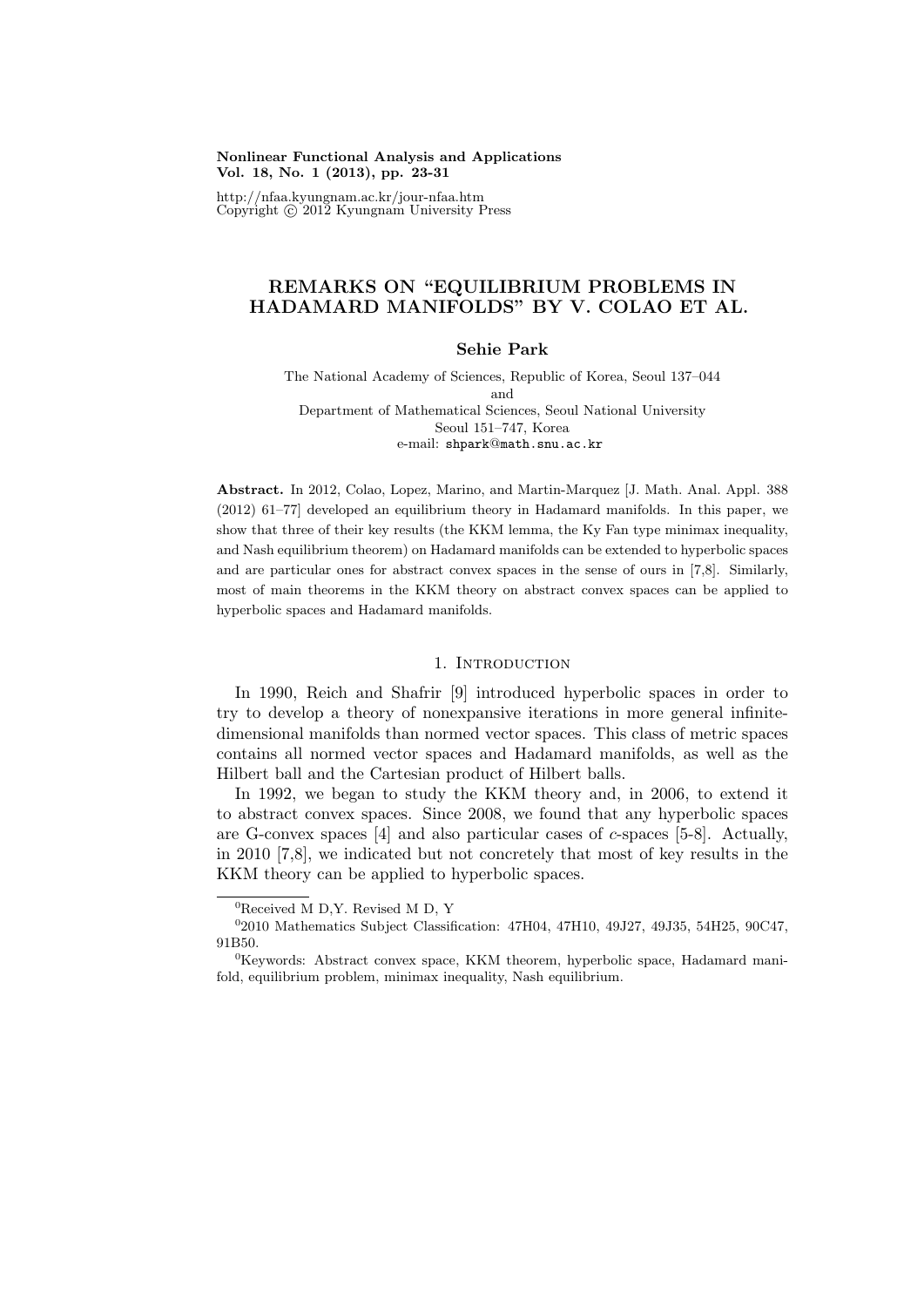#### 2 Sehie Park

Recently, in 2012, Colao, Lopez, Marino, and Martin-Marquez [1] developed an equilibrium theory in Hadamard manifolds. It is clear that their theory is closely related to the KKM theory on hyperbolic spaces.

In this paper, we show that three of their key results can be extended to hyperbolic spaces and are particular ones for abstract convex spaces in the sense of ours in [7,8]. Similarly, most of main theorems in the KKM theory on abstract convex spaces can be applied to hyperbolic spaces and Hadamard manifolds.

Section 2 devotes to review some preliminary facts on our abstract convex spaces as in [7,8]. In Section 3, we are concerned with definitions and examples of hyperbolic spaces and we show that any of such spaces are KKM spaces, which means that most results in [7,8] are applicable to them. Section 4 deals with a KKM type theorem on hyperbolic spaces. In Section 5, a minimax inequality on hyperbolic spaces is deduced from a general version on abstract convex spaces. It can applied to get the existence of solutions to an equilibrium problem under mild conditions on the bifunction *F* as in [1]. Section 6 deals with the Nash type equilibrium theorems. We introduce two forms of them previously obtained by us. From one of them, we deduce a Nash equilibrium theorem on hyperbolic spaces generalizing the corresponding one on Hadamard manifolds in [1].

Note that [1] contains more results on nonexpansive maps on Hadamard manifolds as in [9] which are beyond of our reach in this paper.

# 2. ABSTRACT CONVEX SPACES

We follow our recent works [7,8] and the references therein.

**Definition 2.1.** An *abstract convex space* (*E, D*; Γ) consists of a topological space *E*, a nonempty set *D*, and a multimap  $\Gamma : \langle D \rangle \to E$  with nonempty values  $\Gamma_A := \Gamma(A)$  for  $A \in \langle D \rangle$ , where  $\langle D \rangle$  is the set of all nonempty finite subsets of *D*.

For any  $D' \subset D$ , the  $\Gamma$ -*convex hull* of  $D'$  is denoted and defined by

$$
\mathrm{co}_{\Gamma} D' := \bigcup \{ \Gamma_A \mid A \in \langle D' \rangle \} \subset E.
$$

A subset *X* of *E* is called a Γ-*convex subset* of (*E, D*; Γ) relative to *D′* if for any  $N \in \langle D' \rangle$ , we have  $\Gamma_N \subset X$ , that is,  $\text{co}_{\Gamma} D' \subset X$ .

When  $D \subset E$ , a subset *X* of *E* is said to be  $\Gamma$ -*convex* if  $\text{co}_{\Gamma}(X \cap D) \subset X$ ; in other words, *X* is Γ-convex relative to  $D' := X \cap D$ . In case  $E = D$ , let  $(E; \Gamma) := (E, E; \Gamma).$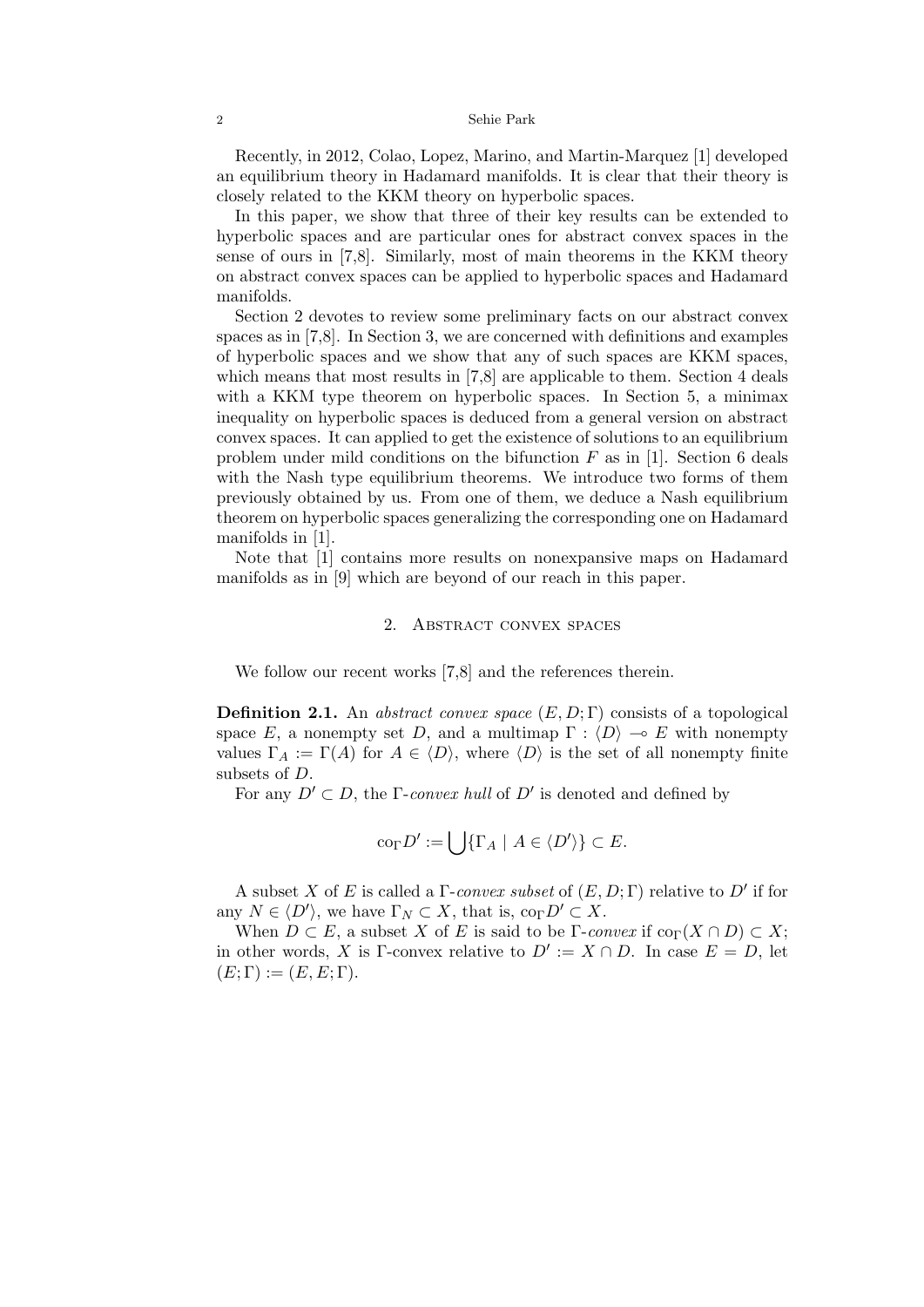**Definition 2.2.** Let  $(E, D; \Gamma)$  be an abstract convex space. If a multimap  $G: D \longrightarrow E$  satisfies

$$
\Gamma_A \subset G(A) := \bigcup_{y \in A} G(y) \quad \text{for all } A \in \langle D \rangle,
$$

then *G* is called a *KKM map*.

**Definition 2.3.** The *partial KKM principle* for an abstract convex space  $(E, D; \Gamma)$  is the statement that, for any closed-valued KKM map  $G: D \to E$ , the family  ${G(y)}_{y\in D}$  has the finite intersection property. The *KKM principle* is the statement that the same property also holds for any open-valued KKM map.

An abstract convex space is called a (*partial*) *KKM space* if it satisfies the (partial) KKM principle.

**Example 2.4.** The following are typical examples of KKM spaces. For details, see [8] and the references therein.

- (1) A *convex space*  $(X, D) = (X, D; \Gamma)$  is a triple where X is a subset of a vector space such that co  $D \subset X$ , and each  $\Gamma_A$  is the convex hull of  $A \in \langle D \rangle$  equipped with the Euclidean topology. This concept generalizes the one due to Lassonde for  $X = D$ .
- (2) An abstract convex space (*X, D*; Γ) is called an H-*space* by Park if  $\Gamma = {\Gamma_A}$  is a family of contractible (or, more generally, *ω*-connected) subsets of *X* indexed by  $A \in \langle D \rangle$  such that  $\Gamma_A \subset \Gamma_B$  whenever  $A \subset$  $B \in \langle D \rangle$ . If  $D = X$ ,  $(X; \Gamma)$  is called a *c*-space by Horvath.
- (3) A *generalized convex space* or a G-*convex space* (*X, D*; Γ) is an abstract convex space such that for each  $A \in \langle D \rangle$  with the cardinality  $|A|$  $n+1$ , there exists a continuous function  $\phi_A : \Delta_n \to \Gamma(A)$  such that  $J \in \langle A \rangle$  implies  $\phi_A(\Delta_J) \subset \Gamma(J)$ .

Here,  $\Delta_n$  is the standard *n*-simplex with vertices  $\{e_i\}_{i=0}^n$ , and  $\Delta_j$ the face of  $\Delta_n$  corresponding to  $J \in \langle A \rangle$ ; that is, if  $A = \{a_0, a_1, \ldots, a_n\}$ and  $J = \{a_{i_0}, a_{i_1}, \ldots, a_{i_k}\} \subset A$ , then  $\Delta_J = \text{co}\{e_{i_0}, e_{i_1}, \ldots, e_{i_k}\}.$ 

(4) A *space having a family*  $\{\phi_A\}_{A \in \langle D \rangle}$  or simply a  $\phi_A$ -*space* 

$$
(X,D;\{\phi_A\}_{A\in\langle D\rangle})
$$

consists of a topological space *X*, a nonempty set *D*, and a family of continuous functions  $\phi_A : \Delta_n \to X$  (that is, singular *n*-simplexes) for  $A \in \langle D \rangle$  with the cardinality  $|A| = n + 1$ .

Now we have the following diagram for triples (*E, D*; Γ):

Simplex =*⇒* Convex subset of a t.v.s. =*⇒* Convex space =*⇒* H-space =*⇒* G-convex space =*⇒ ϕA*-space =*⇒* KKM space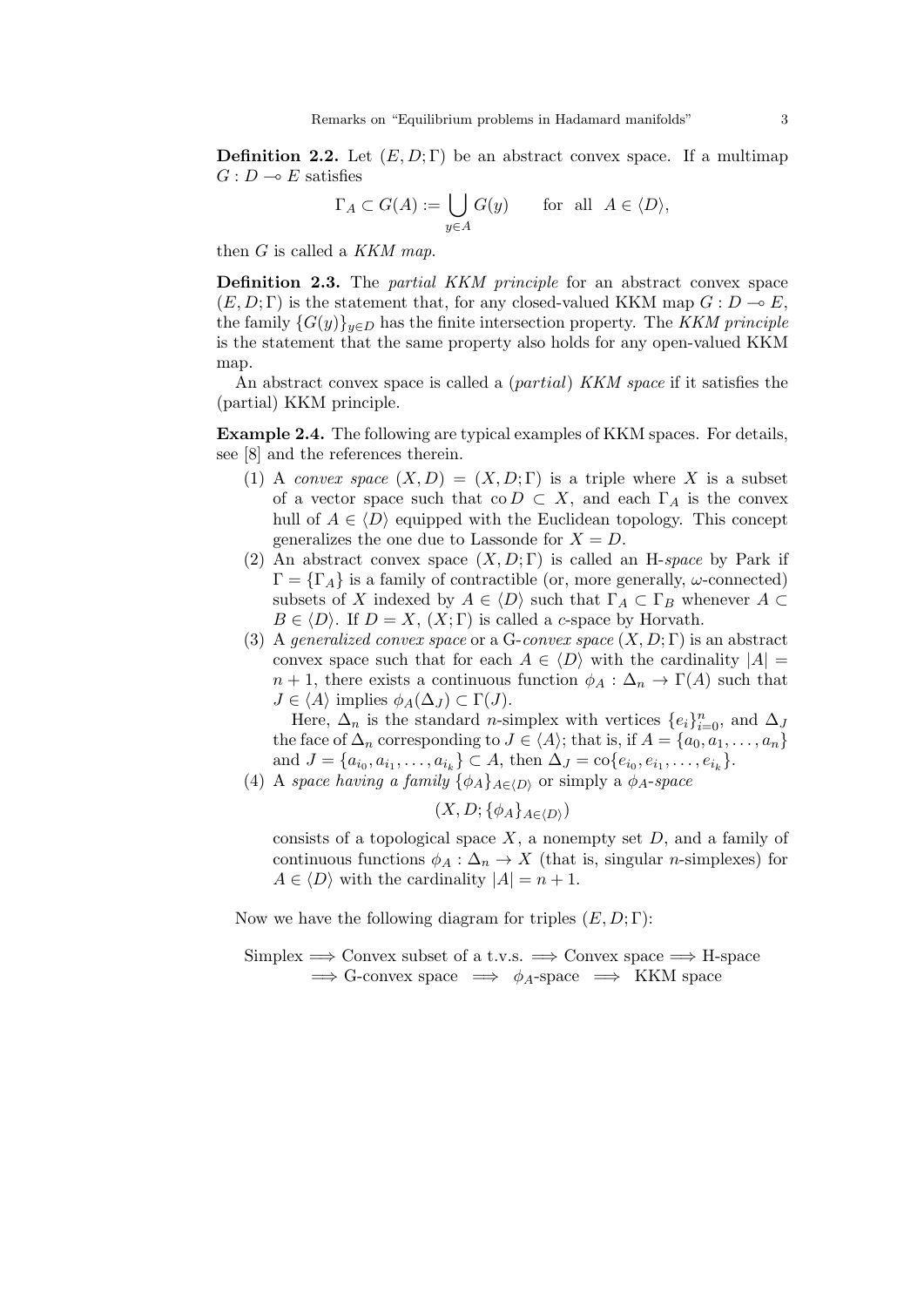# =*⇒* Partial KKM space =*⇒* Abstract convex space.

Recall that, in 2010 [7], we derived generalized forms of the Ky Fan minimax inequality, the von Neumann–Sion minimax theorem, the von Neumann–Fan intersection theorem, the Fan type analytic alternative, and the Nash equilibrium theorem for partial KKM spaces. Consequently, our results in [7] unify and generalize most of previously known particular cases of the same nature.

Moreover, in [8], we clearly derived a sequence of a dozen statements which characterize the KKM spaces and equivalent formulations of the partial KKM principle. As their applications, we add more than a dozen statements including generalized formulations of von Neumann minimax theorem, von Neumann intersection lemma, the Nash equilibrium theorem, and the Fan type minimax inequalities for any KKM spaces. Consequently, [8] unifies and enlarges previously known several proper examples of such statements for particular types of KKM spaces.

### 3. HYPERBOLIC SPACES

In 1990, Reich and Shafrir [9] introduced hyperbolic spaces in order to try to develop a theory of nonexpansive iterations in more general infinitedimensional manifolds than normed vector spaces:

**Definition 3.1.** ([9]) Let  $(X, \rho)$  be a metric space and R the real line. We say that a map  $c : \mathbb{R} \to X$  is a *metric embedding* of  $\mathbb{R}$  into X if

$$
\rho(c(s), c(t)) = |s - t|
$$

for all real *s* and *t*. The image of a metric embedding is called a *metric line*. The image of a real interval  $[a, b] := \{t \in \mathbb{R} \mid a \le t \le b\}$  under such a map is called a *metric segment*.

Assume that  $(X, \rho)$  contains a family *M* of metric lines, such that for each pair of distinct points *x* and *y* in *X* there is a unique metric line in *M* which passes through *x* and *y*. This metric line determines a unique metric segment denoted by  $[x, y]$  joining *x* and *y*. For each  $0 \le t \le 1$  there is a unique point *z* in [*x, y*] such that

$$
\rho(x, z) = t\rho(x, y)
$$
 and  $\rho(z, y) = (1 - t)\rho(x, y)$ .

This point is denoted by  $(1-t)x \oplus ty$ .

We say that *X*, or more precisely  $(X, \rho, M)$ , is a *hyperbolic space* if

$$
\rho(\frac{1}{2}x \oplus \frac{1}{2}y, \frac{1}{2}x \oplus \frac{1}{2}z) \le \frac{1}{2}\rho(y, z)
$$

for all *x, y* and *z* in *X*.

**Example 3.2.** ([9]) The following are examples of hyperbolic spaces: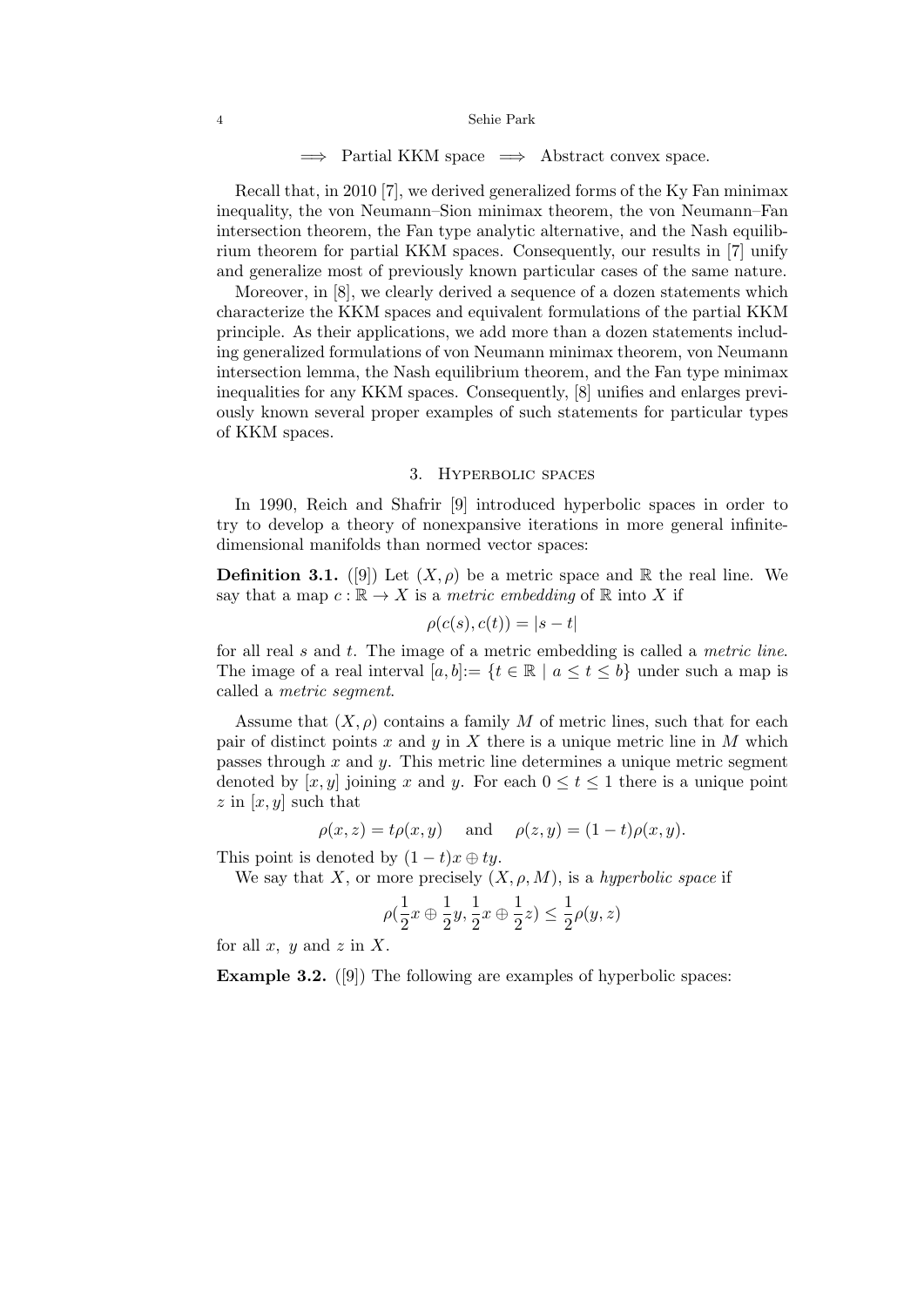Remarks on "Equilibrium problems in Hadamard manifolds" 5

- (1) All normed vector spaces.
- (2) All Hadamard manifolds, that is, all finite-dimensional connected, simply connected, complete Riemannian manifolds of constant curvature.
- (3) The Hilbert ball equipped with the hyperbolic metric.
- (4) Arbitrary product of hyperbolic spaces.

**Definition 3.3.** ([9]) A subset *C* of a hyperbolic space *X* is said to be *convex* if, for each pair of points  $x$  and  $y$  in  $C$ , the metric segment  $[x, y]$  is also contained in *C*. The *closed convex hull* of a subset *D* of *X* is the intersection of all closed convex subsets of *X* which contains *D*.

In our previous works, we noted that any hyperbolic spaces are G-convex spaces [3] and also particular cases of *c*-spaces [5-8]. This can be strengthened as follows:

**Definition 3.4.** The *convex hull* co *D* of a subset *D* of a hyperbolic space *X* is the intersection of all convex subsets of *X* which contains *D*.

**Lemma 3.5.** *Any convex subset Y of a hyperbolic space*  $X = (X, \rho, M)$  *can be made into a c-space* (*X*; Γ) *and hence a KKM space.*

*Proof.* For any  $A \in \langle Y \rangle$ , let  $\Gamma_A = \Gamma(A) = \text{co } A$ . Then it is easily seen to be contractible. Therefore  $(X; \Gamma)$  is a *c*-space in the sense of Horvath and hence, a KKM space by our KKM theory.

In view of Lemma 3.5, all results in [7,8] hold for any convex subset of a hyperbolic spaces. In the following sections, we give some examples of this fact in [1].

# 4. The KKM theorem on hyperbolic spaces

In 2012, V. Colao, G. Lopez, G. Marino, and V. Martin-Marquez [1] established an equilibrium theory for Hadamard manifolds. Actually, in their abstract, they claimed as follows: "The existence of equilibrium points for a bifunction is proved under suitable conditions, and applications to variational inequality, fixed point and Nash equilibrium problems are provided. The convergence of Picard iteration for firmly nonexpansive mappings along with the definition of resolvents for bifunctions in this setting is used to devise an algorithm to approximate equilibrium points."

From now on, we show that some key results in [1] can be extended to hyperbolic spaces instead of Hadamard manifolds by applying our KKM theory of abstract convex spaces in [7,8].

The following is given as [8, Theorem 3]: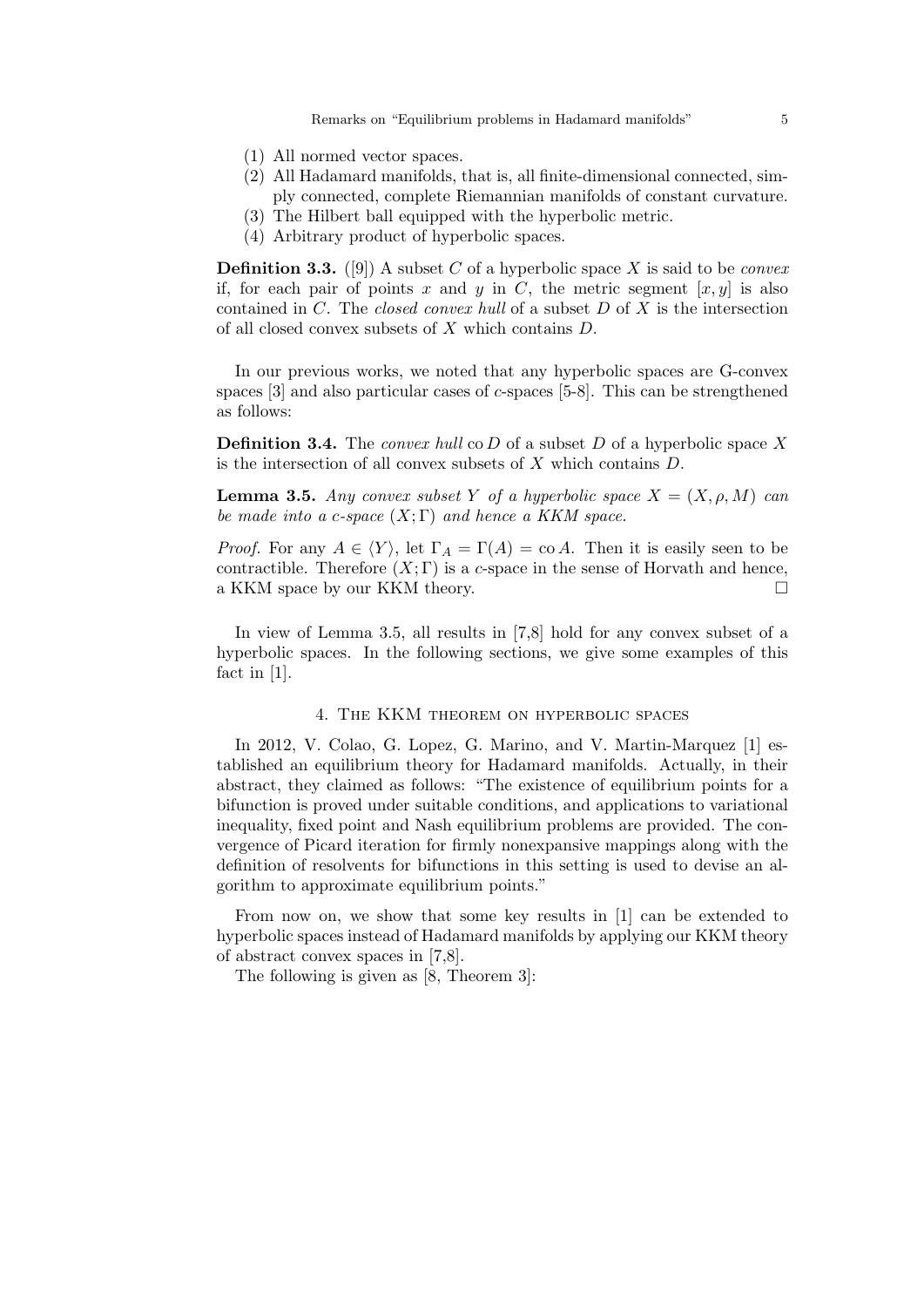**Theorem 4.1.** (Generalized partial KKM principle) *Let* (*E, D*; Γ) *be a partial KKM space and*  $G: D \to E$  *a map such that* 

(1) *G is closed-valued;*

(2) *G is a KKM map (that is,*  $\Gamma_A \subset G(A)$  *for all*  $A \in \langle D \rangle$ *); and* 

(3) *there exists a nonempty compact subset K of E such that one of the following holds:*

(i)  $K = E$ ;

(ii)  $K = \bigcap \{ G(z) \mid z \in M \}$  for some  $M \in \langle D \rangle$ ; or

(iii) *for each*  $N \in \langle D \rangle$ *, there exists a compact*  $\Gamma$ *-convex subset*  $L_N$  *of*  $E$ *relative to some*  $D' \subset D$  *such that*  $N \subset D'$  *and* 

$$
L_N \cap \bigcap_{z \in D'} G(z) \subset K.
$$

 $Then K \cap \bigcap \{G(z) \mid z \in D\} \neq \emptyset.$ 

Since any hyperbolic space is a partial KKM space, Theorem 4.1 is applicable to hyperbolic spaces. Hence, we immediately have the following form of the KKM theorem in the setting of hyperbolic spaces:

**Theorem 4.2.** *Let*  $M$  *be a hyperbolic space and*  $K \subset M$  *a convex subset. Let*  $G: K \to K$  *be a multimap such that, for each*  $x \in K$ ,  $G(x)$  *is closed. Suppose that*

(i) *there exists*  $x_0 \in K$  *such that*  $G(x_0)$  *is compact*;  $(iii) \ \forall x_1, \ldots, x_m \in K, \text{ co } \{x_1, \ldots, x_m\} \subset \bigcup_{i=1}^m \hat{G}(x_i).$ *Then*  $\bigcap_{x \in K} G(x) \neq \emptyset$ *.* 

**Remark 4.3.** In [1, Lemma 3.1], Theorem 4.2 was provided in the setting of Hadamard manifolds with almost two page proof.

# 5. A minimax inequality on hyperbolic spaces

From the partial KKM principle we deduced the following very general version of the Ky Fan minimax inequality in [7, Theorem 4.1]:

**Theorem 5.1.** *Let*  $(X, D; \Gamma)$  *be a partial KKM space,*  $f : D \times X \to \overline{\mathbb{R}}$ *, g*:  $X \times X \to \overline{\mathbb{R}}$  *extended real functions, and*  $\gamma \in \overline{\mathbb{R}}$  *such that* 

(1) *for each*  $z \in D$ ,  $\{y \in X \mid f(z, y) \leq \gamma\}$  *is closed;* 

(2) for each  $y \in X$ ,  $\text{co}_{\Gamma}\{z \in D \mid f(z,y) > \gamma\} \subset \{x \in X \mid g(x,y) > \gamma\}$ ; and (3) *the coercivity condition* (3) *of Theorem* 4.1 *holds for*  $G(z) := \{y \in$ 

 $X \mid f(z, y) \leq \gamma$ . *Then either* (i) *there exists a*  $\hat{x} \in X$  *such that*  $f(z, \hat{x}) \leq \gamma$  *for all*  $z \in D$ *; or* 

(ii) *there exists an*  $x_0 \in X$  *such that*  $g(x_0, x_0) > \gamma$ .

*Moreover, if*  $\gamma := \sup_{x \in X} g(x, x)$ *, then we have*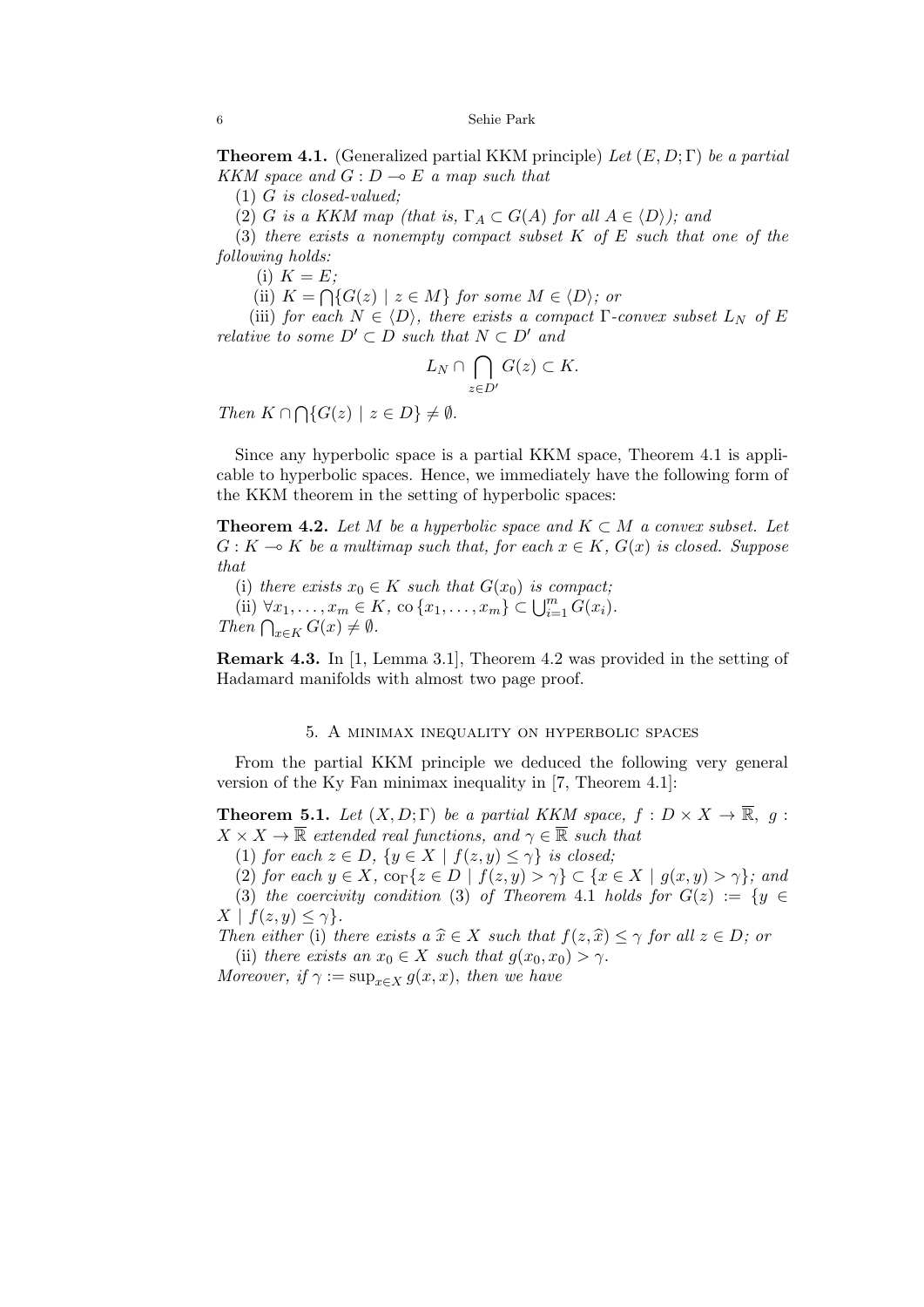$$
\inf_{y \in X} \sup_{z \in D} f(z, y) \le \sup_{x \in X} g(x, x).
$$

This is a correct formulation of [8, Theorem 4] and applicable to hyperbolic spaces.

From Theorem 4.2, as for [1, Theorem 3.2], we are able to get the existence of solutions to an equilibrium problem under mild conditions on the bifunction *F*. However, we can apply Theorem 5.1:

**Theorem 5.2.** Let  $F: K \times K \to \mathbb{R}$  be a bifunction on a convex subset K of *a hyperbolic space M such that*

(i) *for any*  $x \in K$ *,*  $F(x, x) \geq 0$ *;* 

(ii) *for every*  $x \in K$ *, the set*  $\{y \in K \mid F(x, y) < 0\}$  *is convex;* 

(iii) *for every*  $y \in K$ ,  $x \mapsto F(x, y)$  *is upper semicontinuous;* 

(iv) *there exists a compact set*  $L \subset M$  *and a point*  $y_0 \in L \cap K$  *such that*  $F(x, y_0) < 0$  *for all*  $x \in K \setminus L$ .

*Then there exists a point*  $x_0 \in L \cap K$  *satisfying*  $F(x_0, y) \geq 0$  *for all*  $y \in K$ *.* 

*Proof.* Let

$$
G(y) := \{ x \in K \mid F(x, y) \ge 0 \}.
$$

(1) Since  $F(\cdot, y)$  is upper semicontinuous by (iii),  $G(y)$  is closed for all  $y \in K$ .

(2) For each  $x \in K$ ,  $\{y \in K \mid F(x, y) < 0\}$  is convex by (ii).

(3) By condition (iv) there exists a point  $y_0 \in K$  for which  $G(y_0) \subset L$ , so  $G(y_0)$  is compact. Hence (iv) is a coercivity condition (3) of Theorem 4.1.

Then, in view of condition (i), by Theorem 5.1, there exists a point  $x_0 \in K$ such that  $F(x_0, y) \geq 0$  for all  $y \in K$ . Note that  $x_0 \in G(y_0) \subset L \cap K$ .

**Remark 5.3.** 1. If *K* is a closed convex subset of an Hadamard manifold, then Theorem 5.2 reduces to [1, Theorem 3.2], whose proof can be modified to show that Theorem 4.2 implies Theorem 5.2.

2. We may assume  $L \subset K$  instead of  $L \subset M$  in Theorem 5.2.

By setting  $L = K$  in Theorem 5.2, we have the following:

**Corollary 5.4.** *Let K be a compact convex subset of a hyperbolic space M and*  $F: K \times K \to \mathbb{R}$  *such that* 

(i) *for any*  $x \in K$ *,*  $F(x, x) \geq 0$ *;* 

(ii) *for every*  $x \in K$ *, the set*  $\{y \in K \mid F(x, y) < 0\}$  *is convex;* 

(iii) *for every*  $y \in K$ ,  $x \mapsto F(x, y)$  *is upper semicontinuous.* 

*Then there exists a point*  $x_0 \in K$  *satisfying*  $F(x_0, y) \geq 0$  *for all*  $y \in K$ .

**Remark 5.5.** If *K* is a subset of an Hadamard manifold, then Corollary 5.4 reduces to [1, Corollary 3.3].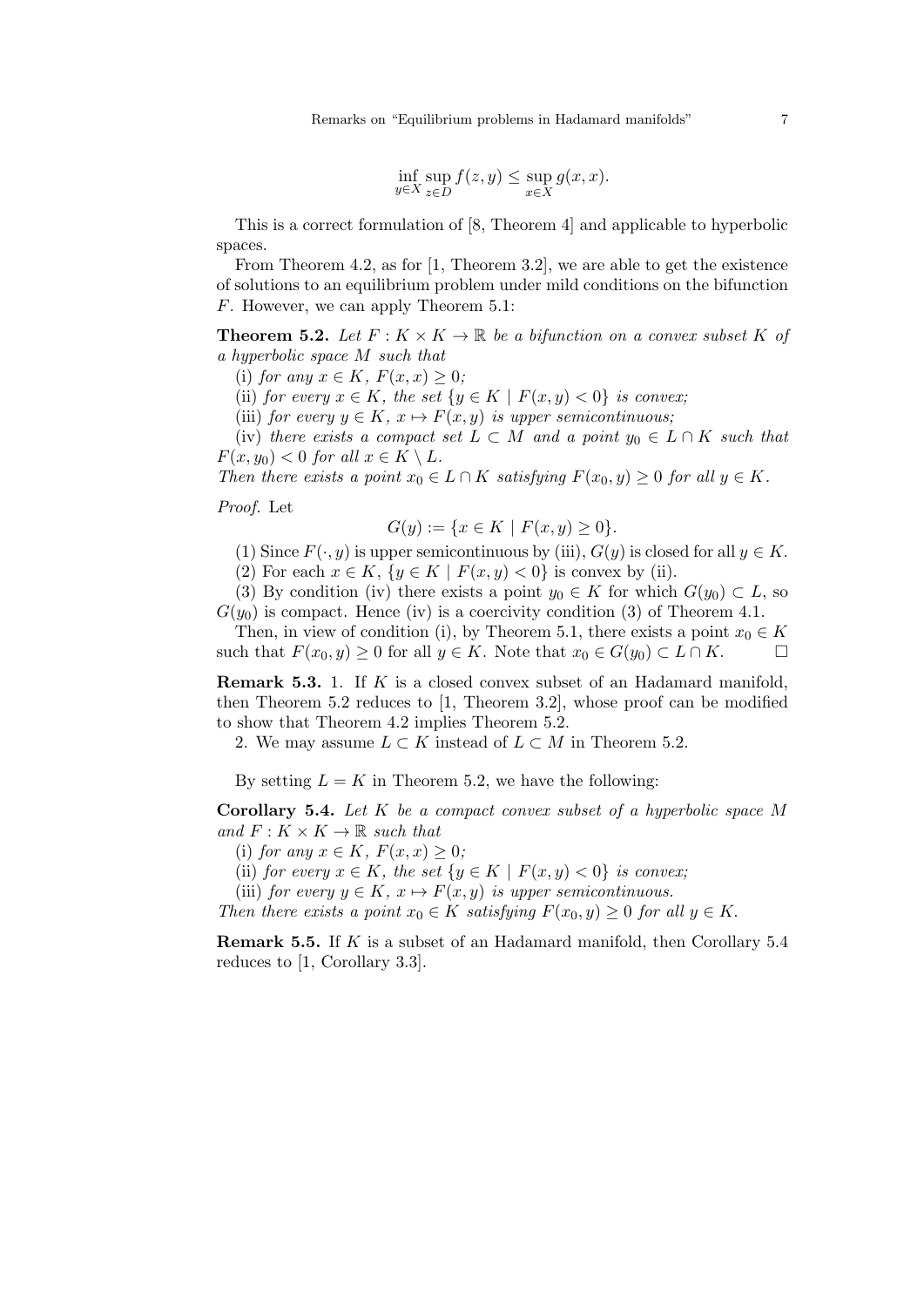#### 8 Sehie Park

### 6. A Nash equilibrium theorem on hyperbolic spaces

Let  ${X_i}_{i \in I}$  be a family of sets, and let  $i \in I$  be fixed. Let

$$
X = \prod_{j \in I} X_j, \quad X^i = \prod_{j \in I \setminus \{i\}} X_j.
$$

If  $x^i \in X^i$  and  $j \in I \setminus \{i\}$ , let  $x^i_j$  denote the *j*th coordinate of  $x^i$ . If  $x^i \in X^i$ and  $x_i \in X_i$ , let  $[x^i, x_i] \in X$  be defined as follows: its *i*th coordinate is  $x_i$  and, for  $j \neq i$  the *j*th coordinate is  $x_j^i$ . Therefore, any  $x \in X$  can be expressed as  $x = [x^i, x_i]$  for any  $i \in I$ , where  $x^i$  denotes the projection of *x* in  $X^i$ .

In [7, Theorem 9.1], we obtained the following form of the Nash-Fan type equilibrium theorems:

**Theorem 6.1.** *Let*  $\{(X_i; \Gamma_i)\}_{i=1}^n$  *be a finite family of compact abstract convex spaces such that*  $(X; \Gamma) = (\prod_{i=1}^{n} X_i; \Gamma)$  *is a partial KKM space and, for each i*, let  $f_i, g_i: X = X^i \times X_i \rightarrow \mathbb{R}$  be real functions such that

 $(0)$   $f_i(x) \leq g_i(x)$  for each  $x \in X$ ;

(1) for each  $x^i \in X^i$ ,  $x_i \mapsto g_i[x^i, x_i]$  is quasiconcave on  $X_i$ ;

(2) *for each*  $x^i \in X^i$ ,  $x_i \mapsto f_i[x^i, x_i]$  *is u.s.c. on*  $X_i$ ; *and* 

(3) *for each*  $x_i \in X_i$ ,  $x^i \mapsto f_i[x^i, x_i]$  *is l.s.c. on*  $X^i$ .

*Then there exists a point*  $\hat{x} \in X$  *such that* 

$$
g_i(\widehat{x}) \geq \max_{y_i \in X_i} f_i[\widehat{x}^i, y_i] \text{ for all } i = 1, 2, \dots, n.
$$

This can be applicable for hyperbolic spaces  $X_i$  since any product of hyperbolic spaces is also hyperbolic and so satisfies the KKM principle. However, this is not comparable to the following generalized Nash-Ma type theorem [2, Theorem 5], [7, Theorem 9.2] where *I* can be infinite:

**Theorem 6.2.** Let  $\{(X_i; \Gamma_i)\}_{i \in I}$  be a family of compact Hausdorff G-convex *spaces and, for each*  $i \in I$ *, let*  $f_i, g_i : X = X^i \times X_i \rightarrow \mathbb{R}$  *be real functions satisfying*  $(0) - (3)$  *in Theorem* 6.1*. Then there exists a point*  $\hat{x} \in X$  *such that* 

$$
g_i(\widehat{x}) \ge \max_{y_i \in X_i} f_i[\widehat{x}^i, y_i] \quad \text{for all} \ \ i \in I.
$$

From Theorem 6.2, we have the following for hyperbolic spaces:

**Theorem 6.3.** *For any*  $i \in I$ *, let*  $K_i$  *be a compact convex subset of a hyperbolic space*  $M_i$  *and*  $f_i: K \to \mathbb{R}$  *a continuous function such that it is convex in the i-th variable. Then there exists a Nash equilibrium point.*

Recall that the Nash equilibrium problem associated to  ${K_i}_{i \in I}$  and  ${f_i}_{i \in I}$ consists of finding  $x = (x_i)_{i \in I} \in K$  such that  $f_i(x) \ge \max_{y_i \in X_i} f_i[\hat{x}^i, y_i]$  for all  $i \in I$ . In other words, no player can reduce his loss by varying his strategy alone.